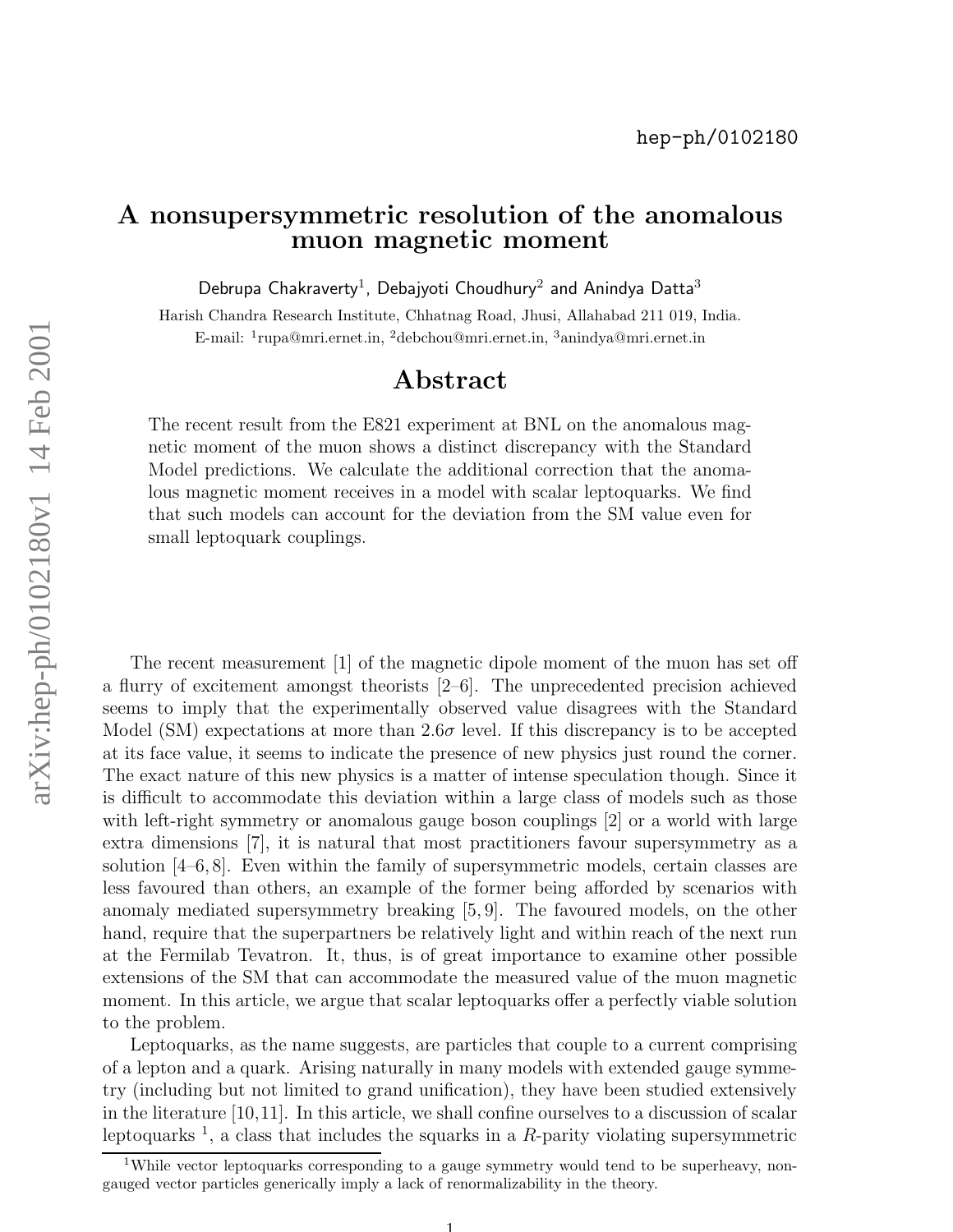model. Relevance to the current context demands that these states be relatively light (certainly  $\leq \mathcal{O}(1 \text{ TeV})$  or so). While within supersymmetric models, their mass can be protected by nonrenormalizability theorems, in a generic model, additional discrete symmetries may ensure this. On account of the leptoquark coupling violating both baryon and lepton numbers, it might appear, at first sight, that such a light state might lead to rapid proton decay. However, it is easy to see that the proton would decay only if the said leptoquark either couples to a two-quark current or mixes with another scalar which does so. Phenomenological consistency thus demands that any such two-quark coupling (or mixing) be severely suppressed, a requirement that can be easily satisfied in most models.

| Leptoquark Type | Coupling                                                                                                   | $SU(3)_c \times SU(2)_L \times U(1)_Y$ |
|-----------------|------------------------------------------------------------------------------------------------------------|----------------------------------------|
| $\Phi_1$        | $\left[\lambda_{ij}^{(1)}\bar{Q}_{Lj}e_{Ri}+\tilde{\lambda}_{ij}^{(1)}\bar{u}_{Rj}L_{Li}\right]\Phi_{1}$   | $(3, 2, \frac{7}{3})$                  |
| $\Phi_2$        | $\lambda_{ij}^{(2)} \bar{Q}_{L i}^c L_{Li} \Phi_2$                                                         | $(\bar{3}, 3, \frac{2}{3})$            |
| $\Phi_3$        | $\left[\lambda_{ij}^{(3)}\bar{Q}_{Lj}^cL_{Li}+\tilde{\lambda}_{ij}^{(3)}\bar{u}_{Rj}^ce_{Ri}\right]\Phi_3$ | $(\bar{3}, 1, \frac{2}{3})$            |
| $\Phi_4$        | $\lambda_{ij}^{(4)} \bar{d}_{Rj} L_{Li} \Phi_4$                                                            | $(3, 2, \frac{1}{3})$                  |
| $\Phi_5$        | $\lambda_{ij}^{(5)} \bar{d}_{Rj}^c e_{Ri} \Phi_5$                                                          | $(3, 1, \frac{8}{3})$                  |

Table 1: Gauge quantum numbers and Yukawa couplings of scalar leptoquarks  $(Q_{em} =$  $T_3+\frac{Y}{2}$  $\frac{Y}{2}$ .

Rather than confine ourselves to a particular scenario, let us start by considering a generic scalar leptoquark. In Table 1, we list all the possible states that can couple to a SM lepton and quark pair. Confining ourselves to terms involving the muon field, the relevant part of the Lagrangian can be parametrized as

$$
\mathcal{L}_{\text{Yukawa}} = \bar{q}_i(\lambda_L^{(A)} P_L + \lambda_R^{(A)} P_R) \mu \phi_A + H.c., \tag{1}
$$

where  $\phi_A$  is one of the leptoquarks in Table 1. For a given  $\phi_A$ , the structure of the chiral couplings  $\lambda_{L,R}$  is determined by its quantum numbers and can be easily read off from Table 1. It should be noted that, in eq.(1), the field  $q_i$  may refer either to one of the usual SM quarks or its charge conjugate. The above Lagrangian leads to diagrams as in Fig. 1 that may contribute to the muon dipole magnetic moment  $g_{\mu}$ . As the corresponding effective operator

$$
\frac{eg_\mu}{2m_\mu}\bar{\mu}\sigma_{\alpha\beta}\mu\;F^{\alpha\beta}
$$

is a chirality changing one, the corrections due to the diagrams of Fig. 1 would be proportional to some fermion mass. For a generic diagram, this chirality flip can occur either in the external legs or along the internal lines, the relative sizes of the contributions being determined by the chirality structure of the leptoquark coupling as well as the mass of the internal quark. It is easy to see, that, for a term proportional to  $m_q$  to be present, one needs to have both of  $\lambda_{L,R}$  in eq.(1) to be nonzero, a condition that can be satisfied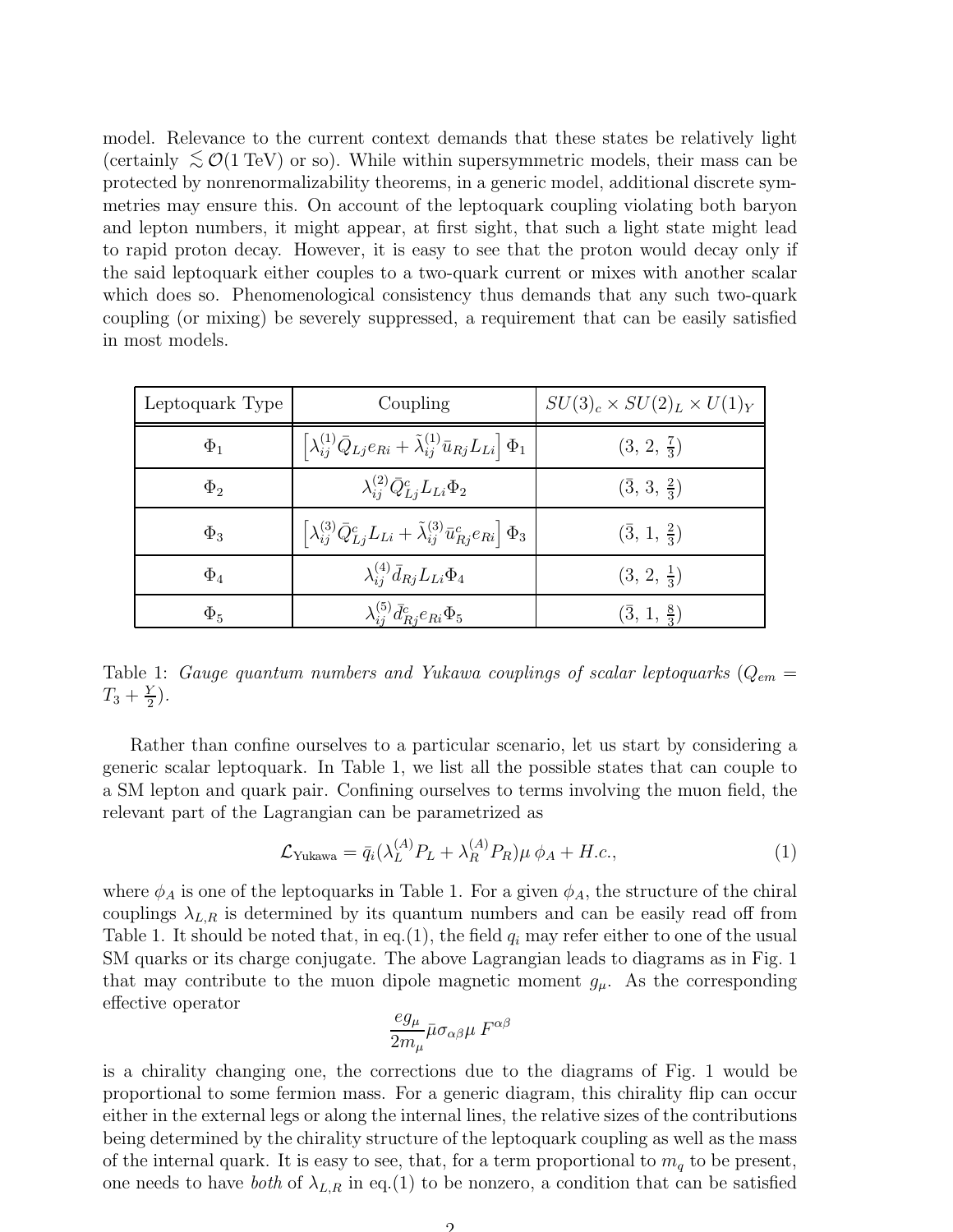only for  $\Phi_{1,3}$ . As we shall see later, the size of the discrepancy implies that only such leptoquarks are relevant in this context.



Figure 1: Feynman diagrams that determine the leptoquark contribution to  $a_{\mu}$ .

Defined as  $a_{\mu} \equiv (g_{\mu} - 2)/2$ , the anomalous magnetic dipole moment for the positively charged muon has been measured by the E821 Collaboration [1], to be

$$
a_{\mu}^{\exp} = (11\ 659\ 202\ \pm 14\ \pm 6) \times 10^{-10} \tag{2}
$$

where the first uncertainty is statistical and the second systematic. This accuracy  $(1.3)$ ppm) has been achieved solely on the basis of the 1999 data. Analysis of last year's data, currently underway, should reduce the error to  $\sim 7 \times 10^{-10}$  (0.6 ppm), with the final targeted accuracy being  $4 \times 10^{-10}$  (0.35 ppm) [12]. When compared to the SM value [13]

$$
a_{\mu}^{\text{SM}} = (11\ 659\ 159.7 \pm 6.7) \times 10^{-10} \,, \tag{3}
$$

the new world average leads to a  $2.6\sigma$  discrepancy, *viz.* 

$$
\delta a_{\mu} \equiv a_{\mu}^{\text{exp}} - a_{\mu}^{\text{SM}} = (42.6 \pm 16.5) \times 10^{-10} . \tag{4}
$$

It might seem that the absolute magnitude of the deviation is small and that it should be easy to accommodate it by extending the SM. However, it should be noted that the bulk of the corrections are accounted for by QED loops [13] with hadronic vacuum polarization coming in a distant second [14]. Standard weak interactions account for [15] only  $(15.2 \pm$  $(0.4) \times 10^{-10}$ , a contribution significantly smaller than the size of the discrepancy.

Reverting back to the diagrams of Fig. 1, we see that, to  $\mathcal{O}(m_\mu/m_q, m_\mu/m_\phi)$ , the leptoquark contribution to  $a_{\mu}$  is given by

$$
a_{\mu}^{(\phi)} = \frac{-N_c m_{\mu}}{8\pi^2 m_{\phi}^2} \bigg[ m_q \lambda_L \lambda_R \{ Q_{\phi} f_1(x) + Q_q f_2(x) \} + m_{\mu} (\lambda_L^2 + \lambda_R^2) \{ Q_{\phi} f_3(x) + Q_q f_4(x) \} \bigg]
$$
(5)

where  $x \equiv m_q^2/m_\phi^2$  and

$$
f_1(x) = \frac{1}{2(1-x)^3} [1 - x^2 + 2x \ln x]
$$
  
\n
$$
f_2(x) = \frac{1}{2(1-x)^3} [3 - 4x + x^2 + 2 \ln x]
$$
  
\n
$$
f_3(x) = \frac{1}{12(1-x)^4} [6x^2 \ln x - 2x^3 - 3x^2 + 6x - 1]
$$
  
\n
$$
f_4(x) = \frac{1}{12(1-x)^4} [6x \ln x + 2 + 3x - 6x^2 + x^3].
$$
\n(6)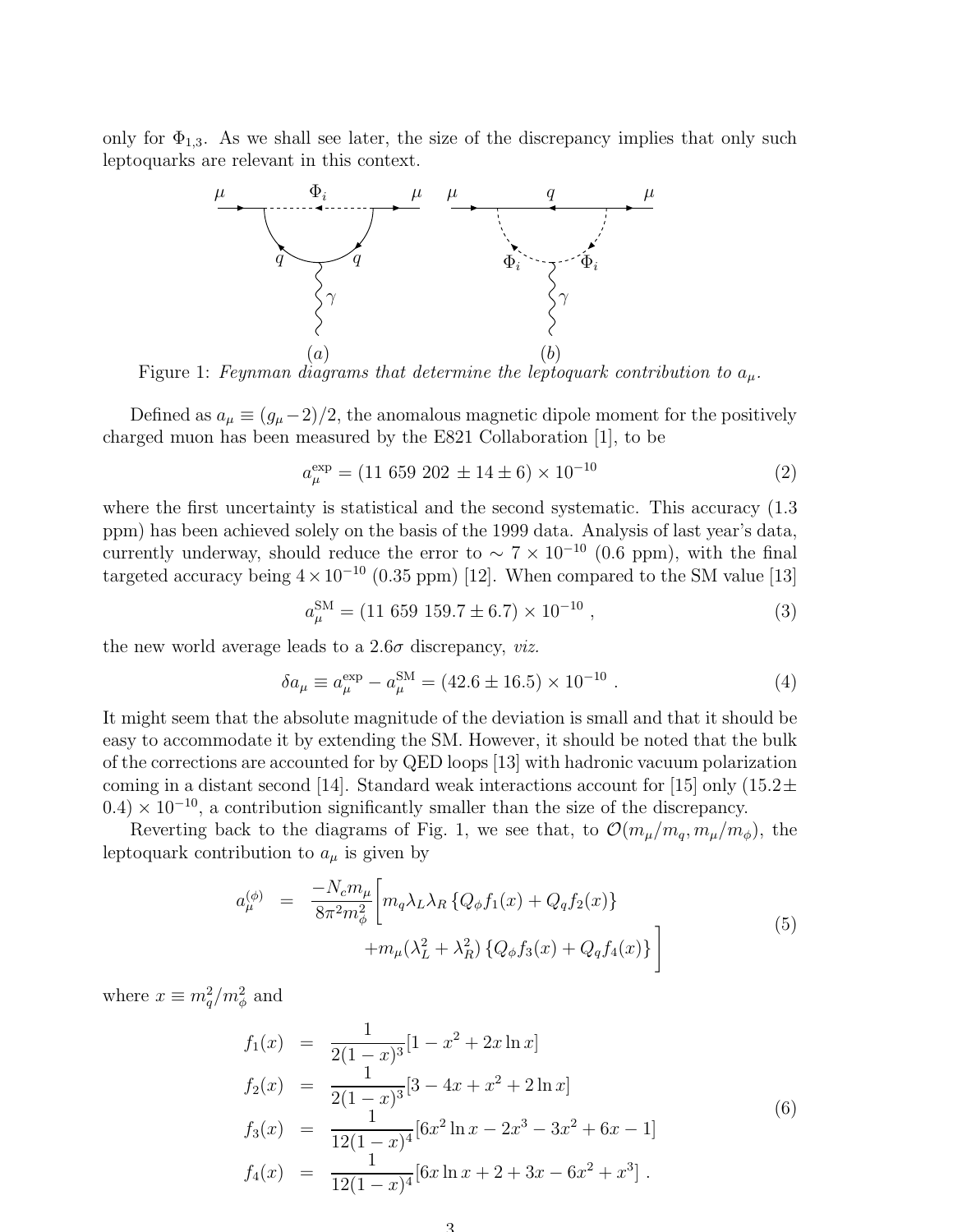In eq.(5),  $N_c = 3$  is the color factor and we have suppressed both the generation indices and the superscript denoting the leptoquark type.

As we have already mentioned, an "explanation" of  $\delta a_\mu$  needs the term proportional to  $m_q$  to be nonzero. In other words, we need the leptoquark field to be of the types  $\Phi_{1,3}$  and the quark to be of the second or third generation. For the sake of concreteness, let us, for the time being, concentrate on the coupling to the top quark. In Fig. 2, we describe the region of the parameter space that is consistent with the data at different levels of confidence. Let us concentrate first on the case of  $\Phi_1$ . Since we can safely neglect the term proportional to  $m_{\mu}$ , the leptoquark contribution to  $\delta a_{\mu}$  is essentially proportional to the product  $\lambda_R \lambda_L$ . While the function  $f_1(x)$  is essentially positive (except for very small x),  $f_2(x)$  is always negative and larger in magnitude compared to  $f_1(x)$ . Given the quantum numbers of  $\Phi_1$ , this results in  $a_{\mu}^{(\Phi_1)}$  having a sign opposite to that of the product  $\lambda_R \lambda_L$ . Since  $\delta a_\mu \gtrsim 0$ , this implies that a negative value of this product is preferred. For  $\Phi_3$ , the situation is the opposite. Here,  $a_{\mu}^{(\Phi_3)}$  has the same sign as the product, and consequently, the curves look upside down compared to those for  $\Phi_1$ . Note, however, that the scale on the product axis is quite different. This difference owes itself to the amount of cancellation between the contributions of the two Feynman diagrams in Fig. 1. Since the cancellation is more pronounced for  $\Phi_3$  than for  $\Phi_1$ , typically smaller values of  $a_{\mu}^{(\phi)}$  result. Consequently, an agreement with the data requires larger values for the couplings.



Figure 2: The region of the parameter space consistent with the  $a_{\mu}$  measurement for (a)  $\Phi_1$ ; and (b)  $\Phi_3$ . It has been assumed that the only two non-zero couplings are those involving the top quark. The lightly shaded area agrees with the data at  $2\sigma$  level, whereas the encompassing darker region agrees at  $3\sigma$ .

It appears, then, that the presence of either of  $\Phi_{1,3}$  can serve to explain  $\delta a_\mu$ . However, before we make such a claim, it is contingent upon us to examine the existing constraints on such a scenario. We proceed to do this next.

At the Tevatron, leptoquark production is dominated by strong interactions and proceeds primarily through  $q\bar{q}$  fusion. Subsequent decays into a quark (jet)-lepton pair has been extensively looked for by both the CDF and the D0 [16] collaborations. Nonobservation of such signals imply that a leptoquark decaying entirely<sup>2</sup> into a light quark and a

<sup>2</sup>For branching fractions less than unity, the bounds are understandably weaker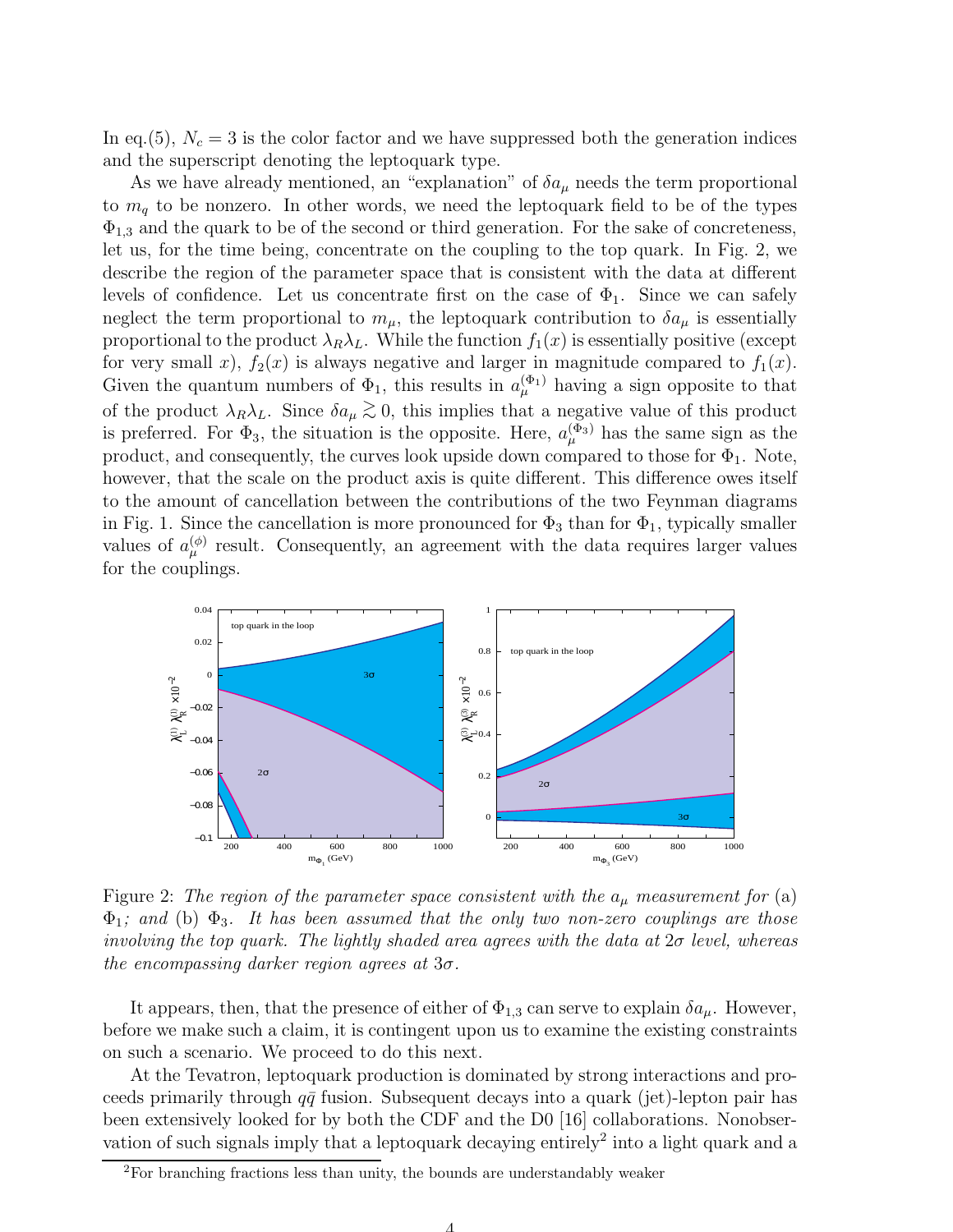$e/\mu$  must be heavier than approximately 230 GeV. For a leptoquark decaying primarily into the top, the bounds would be weakened somewhat<sup>3</sup>. But what about the  $I_3 = -1/2$ partner, which would be produced as abundantly<sup>4</sup> and decays into a  $(b+\nu_\mu)$ -pair leading to an additional signal. The experimental efficiency for this channel is low though and the corresponding bound [16] is only  $m_{\phi} \gtrsim 150 \text{ GeV}$ . In fact, even combining the two  $\therefore$  is in the two second intervals the theoretical intervals. individual bounds is unlikely to result in a constraint stronger than that for the 'first-' or 'second'-generation leptoquark as described above.

Apart from collider search experiments, low-energy data could, conceivably, also be used to constrain the parameter spaces for individual leptoquarks [11]. However, it is easy to see that the couplings to the top-quark are unconstrained by any such data. In fact, the strongest bound on such couplings come from LEP data [17] on  $Z \to \ell \bar{\ell}$ . Consistency with data typically requires that  $\lambda \lesssim g_{\text{Weak}}$ , a constraint that is easily satisfied by the entire parameter space of Fig. 2.



Figure 3: As in Fig. 2, but for couplings to the charm quark instead. The region to the left of the vertical lines are ruled out by direct search experiments at the Tevatron [16].

Having established that a  $\mu t\phi$  coupling can explain  $\delta a_\mu$  while respecting all other known constraints, let us now turn to another possibility, namely  $q = c$ . The suppression  $m_c/m_t$  immediately springs to mind. This, however, is ameliorated, to a significant extent, by the behaviour of  $f_2(x)$  as  $x \to 0$ . The corresponding results are exhibited in Fig. 3. Keeping in mind possible cancellation between terms, one might be tempted to question the neglect of the terms proportional to  $m<sub>u</sub>$ . We have checked explicitly though that these continue to be numerically insignificant. Expectedly, somewhat larger values of the couplings are required although the suppression factor is not as large as  $m_t/m_c$ . Still, are such values of the couplings allowed, especially by low energy phenomenology? A search through literature yields nothing, except for a very weak constraint [11] from old measurements of  $a_\mu$  itself! Analysing all possible meson decays wherein the  $\mu c \Phi_{1,3}$ couplings could play a role, we find that the most significant constraint emanates from the helicity-suppressed decay  $D_s^+ \to \mu^+\nu_\mu$ . If both  $\lambda_{L,R}$  be nonzero, the leptoquark contribution to the decay amplitude is no longer mass suppressed, and the branching

 $3T_0$  the best of our knowledge, this analysis has not yet been presented by either of the collaborations.

<sup>&</sup>lt;sup>4</sup>Consideration of the  $\rho$ -parameter demands that the mass splitting between states in a multiplet bed tiny.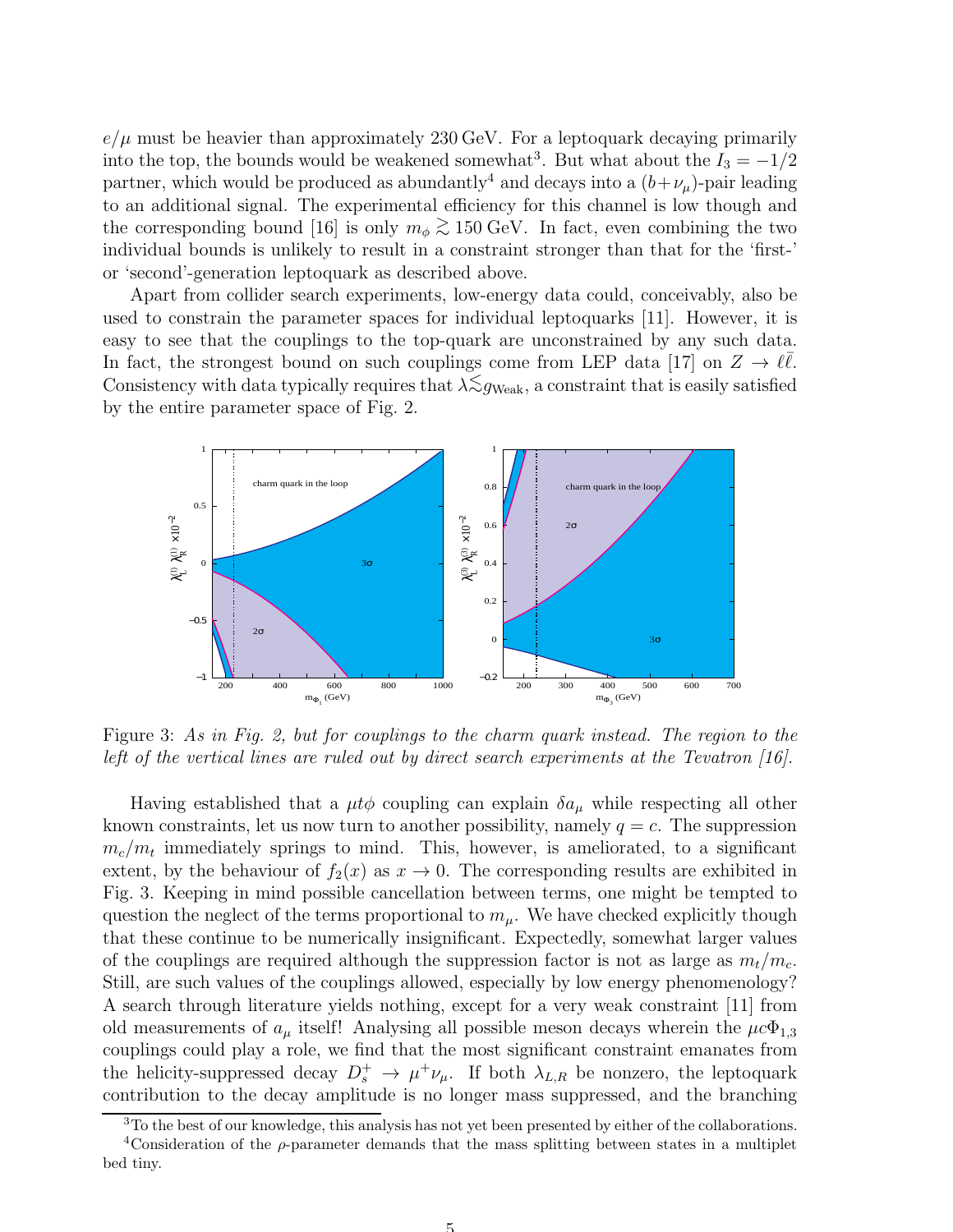fraction reads

$$
Br(D_s^+ \to \mu^+ \nu_\mu) = \frac{1}{64\pi} f_{D_s}^2 m_{D_s}^3 \tau_{D_s} \left| \frac{4G_f V_{cs}}{\sqrt{2}} \frac{m_\mu}{m_{D_s}} - \frac{\lambda_L \lambda_R}{2m_\phi^2} \right|^2
$$
  

$$
\left(1 - \frac{m_\mu^2}{m_{D_s}^2}\right)^2
$$
 (7)

Comparing to the experimental number  $Br(D_s^+ \to \mu^+\nu_\mu) = (4.6 \pm 1.9) \times 10^{-3}$  [18], leads, at the  $2\sigma$  level, to the constraint

$$
-0.009 < \lambda_L \lambda_R \left(\frac{m_\phi}{100 \text{ GeV}}\right)^2 < 0.078 . \tag{8}
$$

In Fig. 3, the lower limit would translate to a small parabolic curve at the extreme bottom left corner, a region already ruled out by direct searches [16]. The upper limit lies beyond the scale of the plot. It can thus be argued that, the direct search limit is the only relevant constraint for the part of the parameter space consistent with the  $a_{\mu}$ measurement.

Having seen that even couplings with the charm-quark can be instrumental in explaining  $\delta a_{\mu}$ , it is tempting to ask if a similar result obtains for the up-quark as well. In this case though, the growth in  $f_2(x)$  cannot compensate enough for the smallmess of  $m_u$ , and, for moderate values of the couplings, the leptoquark contribution is too small to be of relevance.

In summary, we have investigated the corrections that a relatively light scalar leptoquark could wrought in coupling of the muon to the photon. We find that such a particle can indeed serve to reconcile the newly measured value of the magnetic dipole moment with theory. However, the leptoquark needs to have both left-handed and righthanded couplings to the muon field. This limits us to two species of leptoquarks out of a possible five. Experimental data prefers that these couple to the second or third generation quarks. The required magnitude of the couplings is on the smaller side and in consonance with all known bounds. The expected reduction in the error would serve to further constrain the region in parameter space allowed by the current data.

## References

- [1] H.N. Brown *et al.*[Muon g-2 Collaboration], hep-ex/0102017.
- [2] A. Czarnecki and W. Marciano, hep-ph/0102122.
- [3] K. Lane, hep-ph/0102131.
- [4] L. Everett, G.L. Kane, S. Rigolin and L.-T. Wang, hep-ph/0102145.
- [5] J.L. Feng and K.T. Matchev, hep-ph/0102146.
- [6] E.A. Baltz and P. Gondolo, hep-ph/0102147.
- [7] P. Nath and M. Yamaguchi, Phys. Rev. D 60, 116006 (1999) [hep-ph/9903298]; M. L. Graesser, Phys. Rev. D 61, 074019 (2000) [hep-ph/9902310].